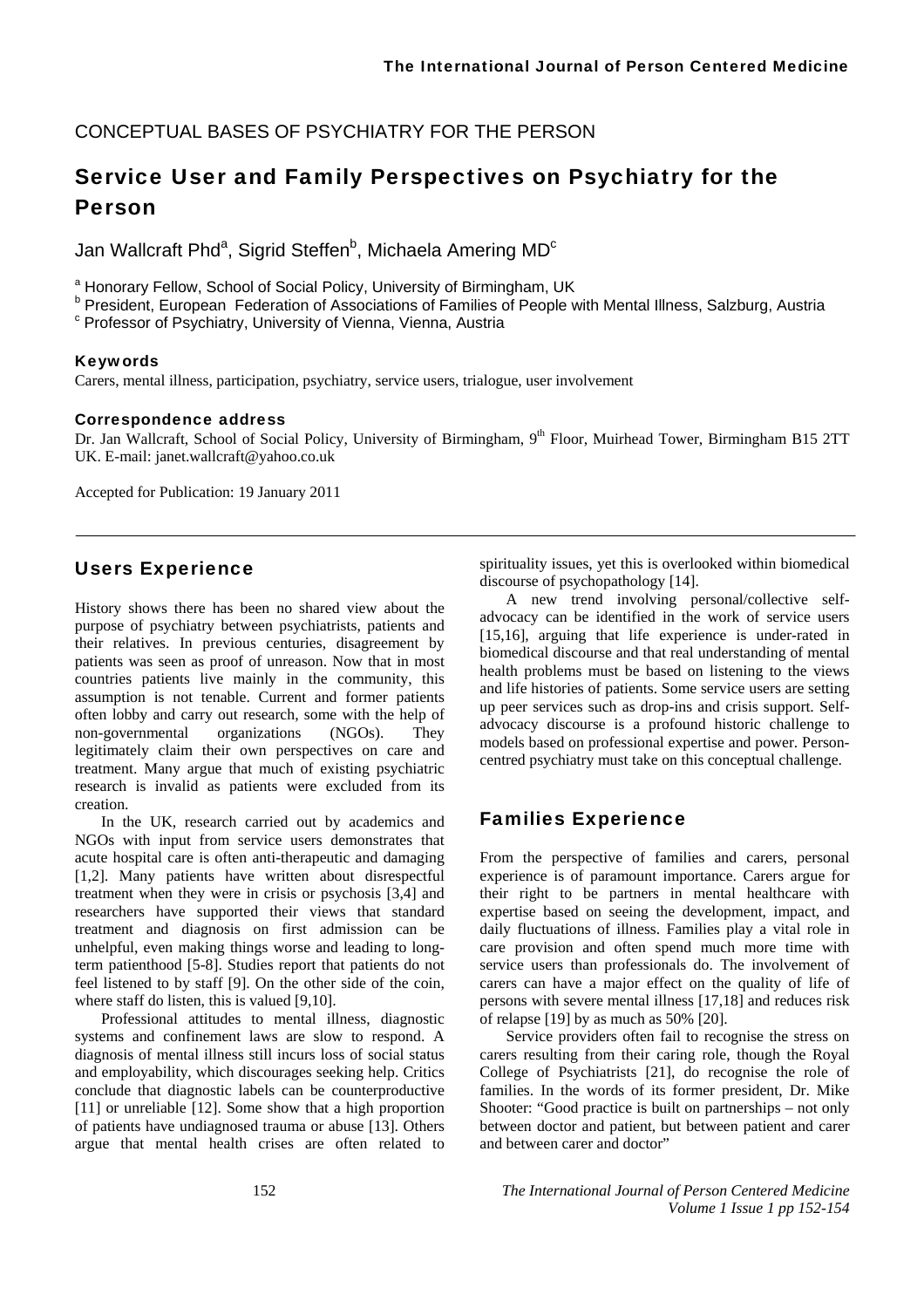Families may help in many ways, including listening well, providing space to let off steam, and facilitating physical wellbeing. They know what the person is like when well. They can help professionals draw up emergency plans and support them in encouraging cooperation with treatment. Families may be the person's only social contact, and can often spot warning signs of a crisis. They may also help the person access services.

Carers have the right to be involved in healthcare planning and provision. The concerns of families and carers should be taken into account in updating mental health legislation, to ensure workable laws.

There are many common issues between carers, service users and professionals, including the wish for good services, support, information, advice, training and advocacy. It is in the interests of all to reduce stigma and discrimination.

Confidentiality issues have been used to deny carers information, but as the UK Department of Health argues, there are ways to ensure carers are not excluded:

Issues around confidentiality should not be used as a reason for not listening to carers, nor for not discussing fully with service users the need for carers to receive information so that they can continue to support them. Carers should be given sufficient information, in a way they can readily understand, to help them provide care efficiently.

The European Federation of Associations of Families of People with Mental illness (EUFAMI) works with policy makers and professionals and provides a lifeline for many families. Family involvement does not contradict patients' rights. Working together patients and families may be able to obtain the best possible outcomes.

### The role of the Trialogue

The "trialogue" model [22] of 3-way discussions between service users, family members and professionals has been used in a number of countries to break down barriers and address specific issues for service-users and relatives.

It promotes communication beyond role stereotypes. Active involvement of patients, service users, carers, relatives and friends in mental health care and research helps develop integrative community mental health work. Co-operation is needed also to solve methodological problems of evaluative research and generate new models of needs-orientated interventions. Changes in structures as well as forms of communication are needed for patients and providers to accept each other, respectively, as 'experts by experience' and 'experts by training'.

In Trialogue-groups service users, carers and mental health workers meet regularly in open forums, outside therapeutic, familial or institutional contexts, to discuss the experiences and consequences of mental health problems and ways to deal with them. This setting makes it possible to share knowledge and insight. It functions as a starting point for trialogic activities at different levels and topics. Trialogues are inexpensive and a many of its participants seem to find them beneficial. Current ideas for the scientific evaluation of Trialogues pose conceptual and methodological challenges.

Psychiatric organisations should support Trialogues as well as available advocacy and self help groups so that all together can create extended conceptual bases for psychiatry in the  $21<sup>st</sup>$  century.

### References

[1] Ford R, Durcan G, Warner L, Hardy P and Muijen M (1998). One day survey by the Mental Health Act Commission of acute adult psychiatric inpatient wards in England and Wales. *British Medical Journal* 317:1279-1283

[2] SCMH: Acute Problems: A Survey of the Quality of Care in Acute Psychiatric Wards, London: Sainsbury Centre for Mental Health,1998

[3] Lindow V (1990). Participation and Power, *OpenMind*, 44: 10.

- [4] Campbell P (1991). In Times of Crisis, *OpenMind* 52: 15.
- [5] Goffman, E (1961). Asylums: Essays on the Social Situation

of Mental Patients and Other Inmates, New York, Anchor Books. [6] Caplan G (1964). Principles of Preventive Psychiatry. London, Tavistock.

[7] Plumb AE (1999). New Mental health legislation. A lifesaver? Changing paradigm and practice, *Social Work* Education 18: 459-476

[8] Wallcraft J (2002). Turning Towards Recovery? Phd Thesis, London, South Bank University.

[9] Sharma T (1992). Patient Voices, Health Service Journal 16th January 20-21.

[10] Goodwin, I., Holmes, G., Newnes, C. and Waltho D (1999). A qualitative analysis of the views of in-patient mental health service users, *Journal of Mental Health* 8:43-54.

[11] Barham, P and Hayward, P (1991). From the Mental Patient to the Person, London: Routledge.

[12] Boyle, M (1996). Schizophrenia: the fallacy of diagnosis, *Changes* 14: 5-13.

[13] Bloom, S (1997). Creating Sanctuary: Towards the evolution of sane societies, New York: Routledge.

[14] Grof, S. and Grof, C. (ed.) (1989). Spiritual emergency: When Personal Transformation Becomes a Crisis, New York: G.P. Putnam's Sons.

[15] Curtis, T, Dellar, D., Leslie, E. and Watson B. (eds.) (2000). *Mad Pride: A Celebration of Mad Culture, London:* Spare Change Books.

[16] Wallcraft, J. and Michaelson, J (2001). Developing a survivor discourse to replace the 'psychopathology' of breakdown and crisis, in Newnes C, Holmes G, Dunn C eds. *This is madness too: critical perspectives on mental health services.* Ross-on-Wye: PCCS Books.

[17] Mangan, S. P (1994). 'Continuing care': An emerging issue in European mental health policy, *International Journal of Social Psychiatry* 40: 235-245.

[18] Pharaoh FM, Marij J, Streiner D (2000). Family intervention for schizophrenia. *Cochrane Collaboration Database of Systematic Reviews*, 1: 1-36.

[19] Ostman M, Hansson L, & Andersson K (2000). Family burden, participation in care and mental health - an 11-year

153 *The International Journal of Person Centered Medicine Volume 1 Issue 1 pp 152-154*